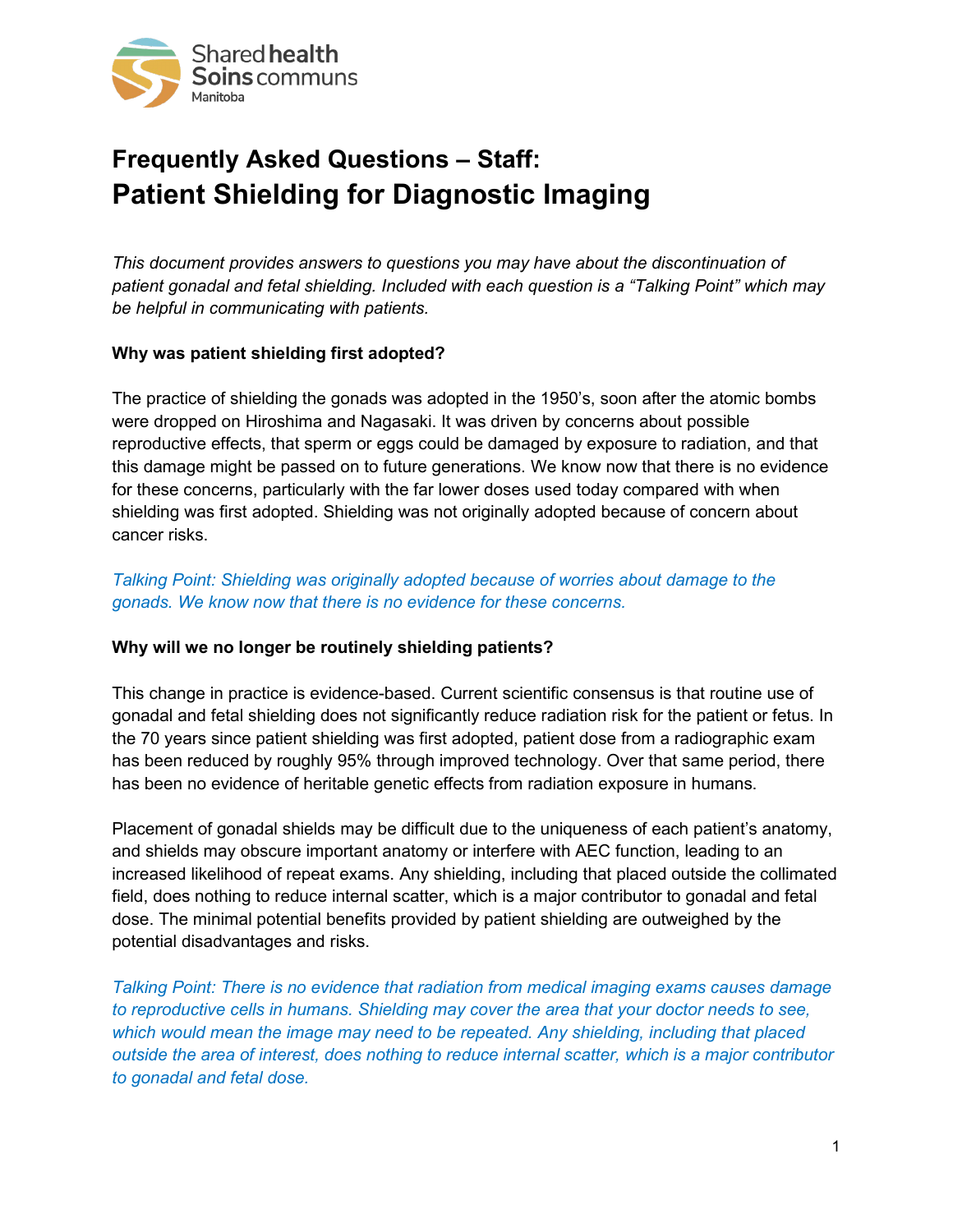

## **Why is Shared Health adopting this change in practice now?**

National and international scientific and professional bodies have carefully evaluated this evidence and have come out with position statements and guidance documents supporting and encouraging the discontinuation of patient shielding. After careful review of the available evidence, Shared Health has decided to adopt this change in practice for patient shielding. We, as medical radiation technologists, are committed to uphold best practice based on current scientific consensus.

# *Talking Point: Today, the effect of radiation on the body is better understood and this, along with advancements in imaging technology, is the reason for this change in practice.*

## **Doesn't shielding help patients feel safer?**

Clinical best practice is based on current scientific evidence. Although patients may expect shielding because of historical practice, and find it reassuring, it is our responsibility to explain to them that it provides negligible benefits and is no longer recommended, and in fact may compromise the exam. In circumstances where the patient is insistent or potentially refusing imaging due to anxiety about radiation exposure, technologists will use their best professional judgement. For example, if a pregnant trauma patient is refusing imaging unless shielding is used, the benefit of obtaining critical diagnostic information outweighs any potentials risks due to shielding use.

## *Talking Point: I understand that shielding may help you feel safer, but there is no evidence that it reduces your risk in any meaningful way.*

#### **Doesn't gonadal shielding reduce the risk of infertility?**

The dose from medical imaging exams would have to be 100 times greater than current levels to cause infertility.

*Talking Point: The dose from medical imaging exams would have to be 100 times greater than current levels to cause infertility.*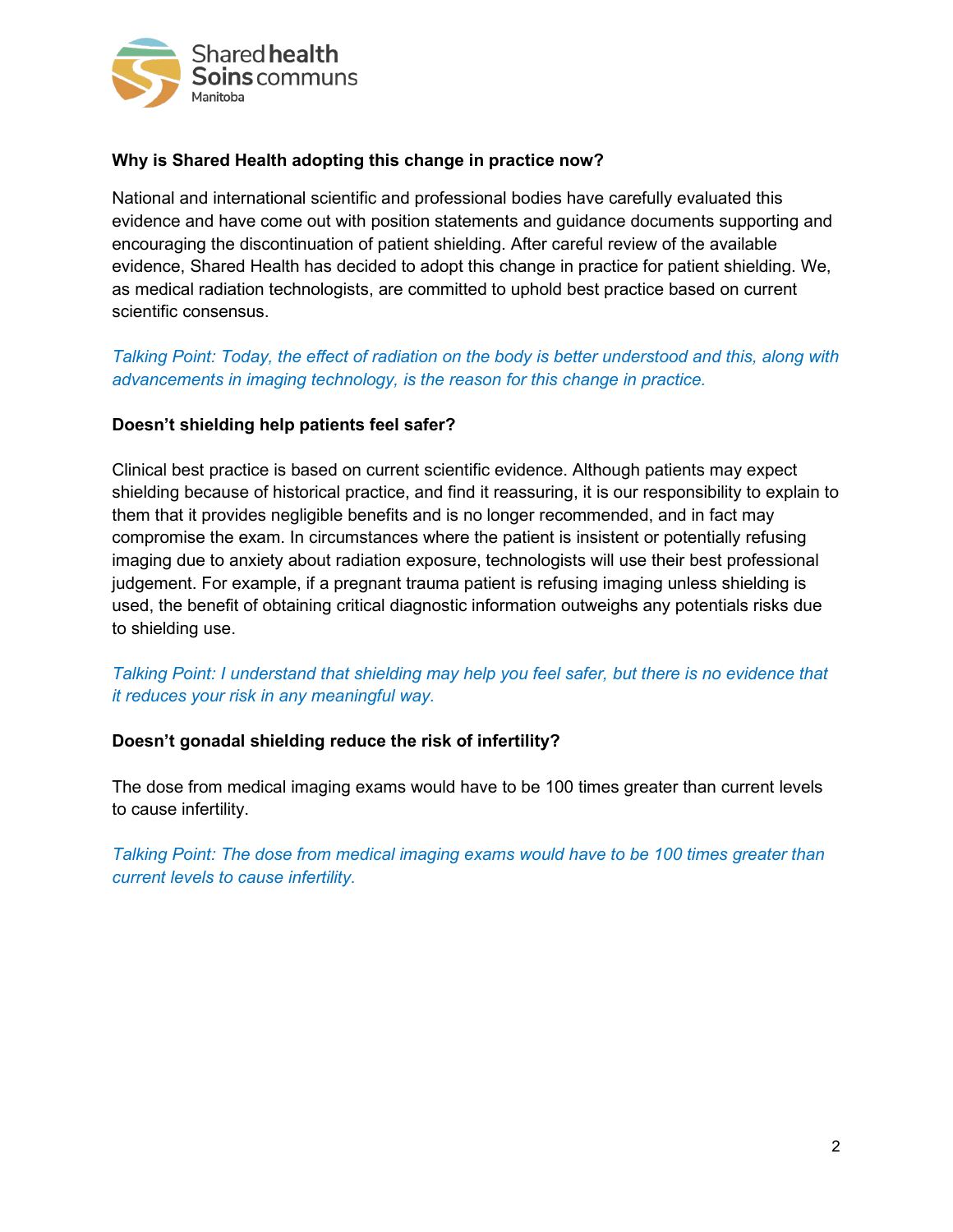

# **Doesn't gonadal shielding, especially for children, reduce the risk of heritable genetic effects?**

There is no evidence that medical radiological exams produce heritable genetic damage in patients or their offspring. There have been no observed heritable genetic effects in humans from radiation exposure, even 3 to 4 generations after the atomic bombs were dropped in Hiroshima and Nagasaki in 1945. The tissue weighting factor for the gonads has dropped from 0.25 in 1977 to 0.08 currently.

*Talking Point: Scientists have studied the effects of radiation in the offspring of those exposed to levels of radiation much higher than is used for medical imaging. No heritable effects have been observed in humans.*

# **Doesn't shielding reduce the cumulative effects of radiation for patients who have had many x-rays over their lifetime?**

Patient shielding was initially adopted due to concerns about reproductive and hereditary effects, and not to reduce cancer risk. Healthy cells have repair mechanisms that help to protect them after exposure to small doses of radiation, and they do not become more radiosensitive with repeated exposures. Radiation therapy takes advantage of this by splitting treatments up into multiple sessions, allowing healthy cells time to recover between doses. Shielding organs that are not particularly radiosensitive, or that receive minimal radiation dose to start with, will not meaningfully reduce cancer risk.

*Talking Point: Shielding specific organs such as gonads or shielding outside the area of interest does not meaningfully reduce the already extremely low risk of developing cancer from diagnostic x-ray exams.*

#### **Should we still screen patients for pregnancy?**

Yes. Determining pregnancy status is important for reasons beyond whether to use shielding or not. In consultation with the radiologist, the most appropriate imaging for the patient will be determined. Pregnancy may mean that injections of contrast media or other pharmaceuticals are contra-indicated, or that other risk assessments are warranted.

*Talking Point: The dose associated with an x-ray exam is not the only reason the pregnancy question is asked. This will allow your technologist and physician to determine the most appropriate imaging protocols to follow.*